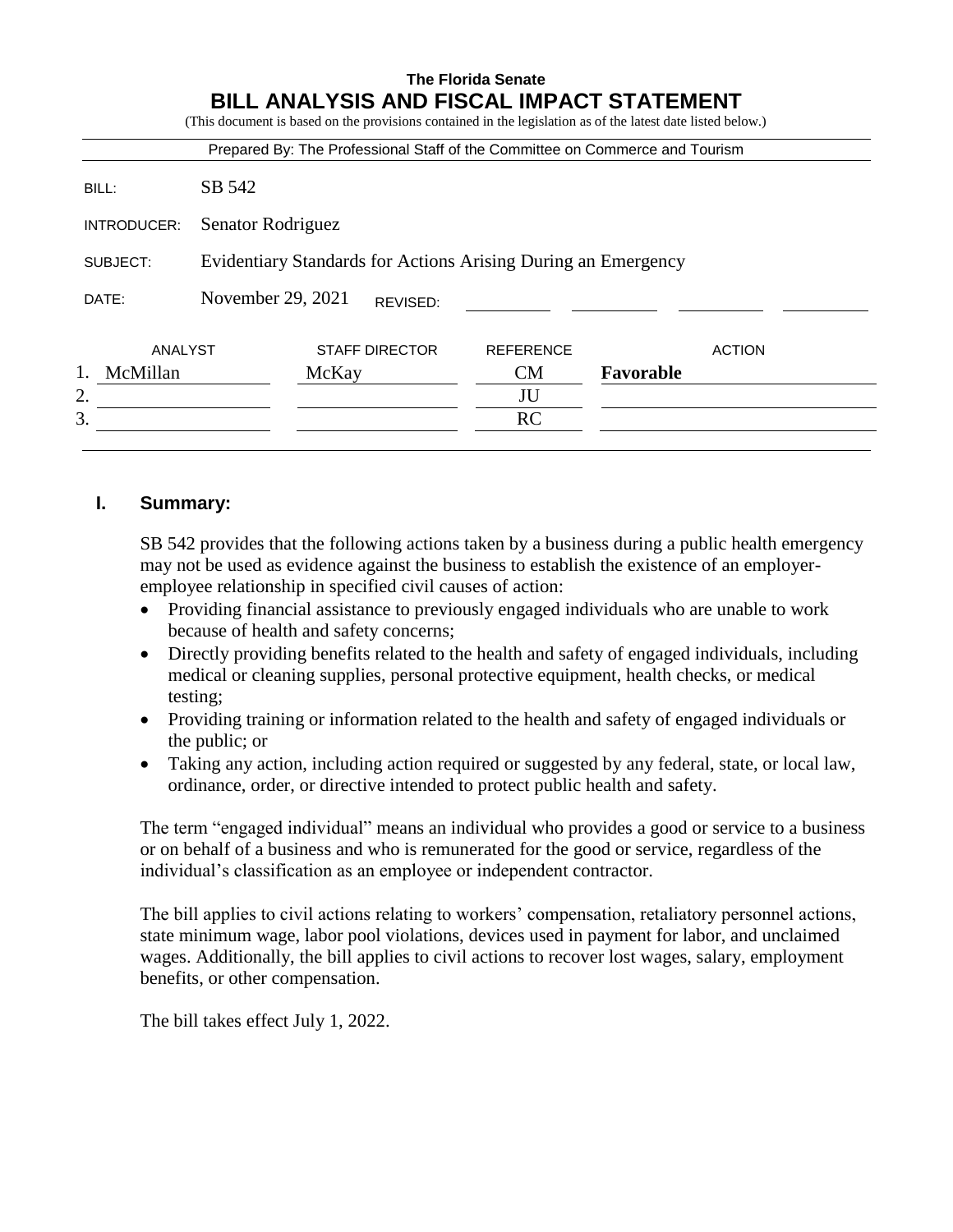### **II. Present Situation:**

### **Public Health Emergency**

In Florida, the State Health Officer is responsible for declaring public health emergencies, issuing public health advisories, and ordering isolation or quarantines.<sup>1</sup> A "public health emergency" means any occurrence, or threat of occurrence, which may result in substantial injury or harm to the public health from infectious disease, chemical agents, nuclear agents, biological toxins, or situations involving mass casualties or natural disasters.<sup>2</sup>

### **Florida Workers' Compensation System**

Each employer and employee is bound by Florida's Workers' Compensation Law.<sup>3</sup> An employer must pay compensation or furnish benefits required by the Workers' Compensation Law if an employee suffers an accidental compensable injury or death arising out of work performed in the course and scope of employment.<sup>4</sup> The injury must be established to a reasonable degree of medical certainty, based on objective relevant medical findings, and the accidental compensable injury must be the major contributing cause of any resulting injuries.<sup>5</sup> Generally, employers may secure coverage from an authorized carrier, qualify as a self-insurer,<sup>6</sup> or purchase coverage from the Workers' Compensation Joint Underwriting Association, the insurer of last resort.<sup>7</sup>

An employee has a civil cause of action against his or her employer if the employer:

- Failed to carry sufficient workers' compensation coverage;
- Deliberately intended to injure the employee; or
- Engaged in conduct that he or she knew was virtually certain to result in the employee's injury or death in certain situations.<sup>8</sup>

### **Retaliatory Personnel Actions**

An employer may not take any retaliatory personnel action<sup>9</sup> against an employee because the employee has:

- Disclosed or threatened to disclose, to any appropriate governmental agency, under oath, in writing, any activity, policy or practice of the employer that violates a law, rule, or regulation;
- Provided information to, or testified before, any appropriate governmental agency, person, or entity conducting an investigation, hearing, or inquiry into an alleged violation of a law, ruled, or regulation by the employer; or

 $\overline{a}$ 

<sup>&</sup>lt;sup>1</sup> Section 381.00315, F.S.

<sup>2</sup> Section 381.00315(1)(c), F.S.

<sup>3</sup> Sections 440.03 and 440.10, F.S.

 $4$  Section 440.09(1), F.S.

<sup>5</sup> *Id.*

<sup>6</sup> Section 440.38, F.S.

 $7$  Section 627.311(5)(a), F.S.

<sup>8</sup> Section 440.11, F.S.

<sup>&</sup>lt;sup>9</sup> "Retaliatory personnel action" means the discharge, suspension, or demotion by an employer of an employee or any other adverse employment action taken by an employer against an employee in the terms and conditions of employment. *See* s. 448.101(5), F.S.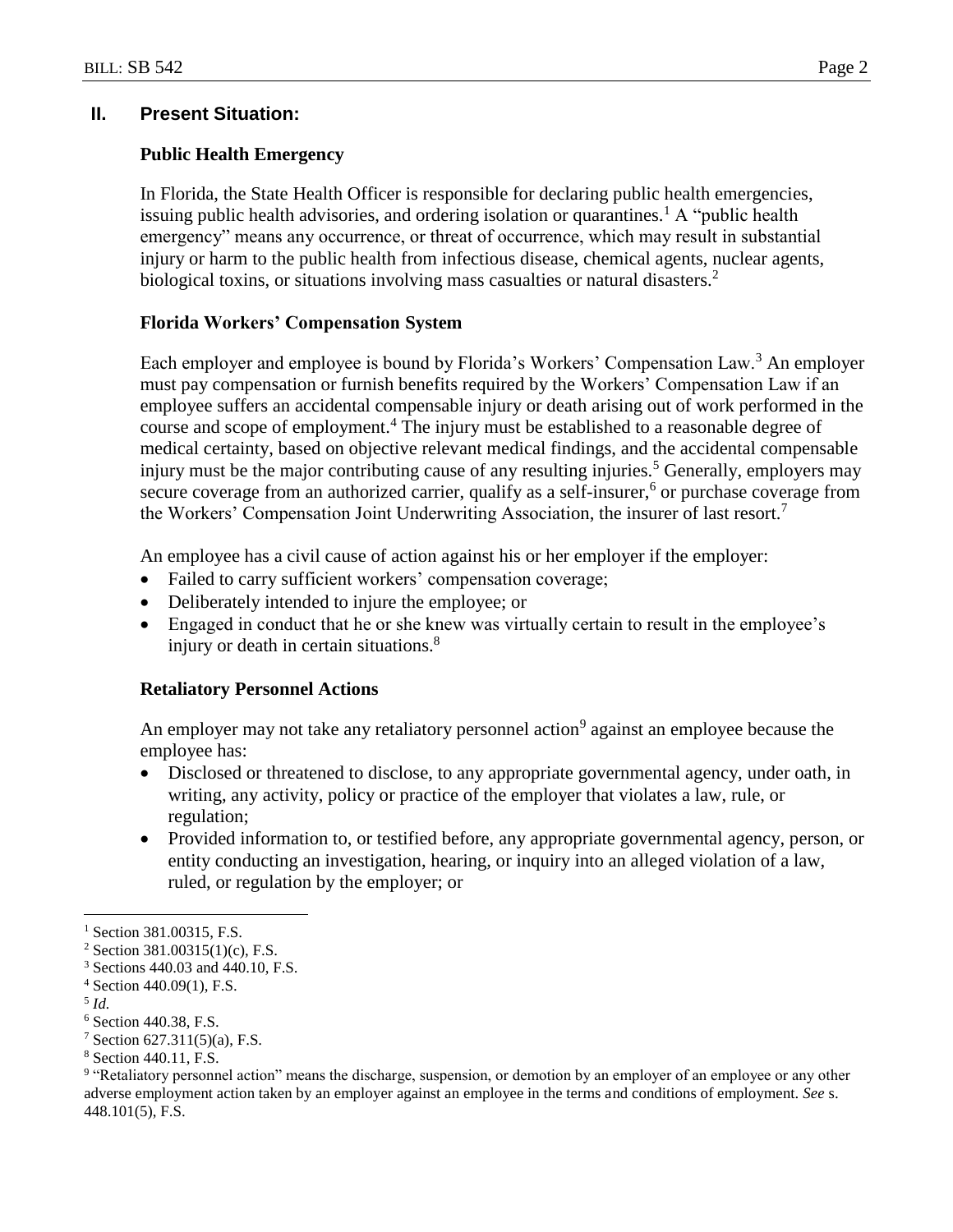Objected to, or refused to participate in, any activity, policy, or practice of the employer which is in violation of a law, rule, or regulation.<sup>10</sup>

An employee who is the object of a retaliatory personnel action has a civil cause of action against his or her employer for the following relief:

- An injunction restraining a continued violation;
- The employee's reinstatement to the same position held before the retaliatory personnel action or to an equivalent position;
- Reinstatement of the employee's full fringe benefits and seniority rights;
- Compensation for lost wages, benefits, and other remuneration; and
- Any other compensatory damages allowable at law.<sup>11</sup>

#### **Minimum Wage**

The Florida Constitution requires an employer to pay employees a minimum wage.<sup>12</sup> On September 30, 2021, the minimum wage increased to \$10.00 per hour, and will increase each September  $30<sup>th</sup>$  by \$1.00 per hour until the minimum wage reaches \$15.00 per hour on September 30, 2026.<sup>13</sup> An employee not paid the minimum wage may bring a civil cause of action against his or her employer to recover the full amount of back wages unlawfully withheld, plus the same amount as liquidated damages.<sup>14</sup> An employee bringing such an action may also be entitled to legal or equitable relief, including employment reinstatement or injunctive relief.<sup>15</sup>

### **Labor Pool Violations**

A labor pool $16$  must not:

- Charge a day laborer<sup>17</sup> for safety equipment, clothing, accessories, any other items required by the nature of the work, more than a reasonable amount to transport a worker to or from the designated worksite, or for directly or indirectly cashing a worker's check;<sup>18</sup>
- Request or require that any day laborer sign any document waiving statutory protections;  $19$
- Charge more than the actual cost of providing lunch, if the labor pool provides lunch at the worksite;<sup>20</sup> or

 $\overline{a}$ 

<sup>15</sup> *Id.*

<sup>17</sup> "Day labor" means temporary labor or employment that is occasional or irregular for which the worker is employed for not longer than the time period required to complete the temporary assignment for which the individual worker was hired, although an individual may be eligible for additional temporary assignments when available. *See* s. 448.22(2), F.S.

<sup>&</sup>lt;sup>10</sup> Section 448.102, F.S.

<sup>&</sup>lt;sup>11</sup> Section 448.103, F.S.

<sup>12</sup> *See* Art. X, Sec. 24, Fla. Const.

<sup>&</sup>lt;sup>13</sup> *Id.* On September 30<sup>th</sup>, 2027 and each subsequent September  $30<sup>th</sup>$ , the State Agency for Workforce Innovation must calculate an adjusted minimum wage rate in the manner specified in the State Constitution.

<sup>14</sup> *Id.*

<sup>&</sup>lt;sup>16</sup> "Labor pool" means a business entity that operates a labor hall by one or more of the following methods: contracting with third-party users to supply day laborers on a temporary basis; hiring, employing, recruiting, or contracting with workers to fulfill these temporary labor contracts for day labor; or fulfilling any contracts for day labor in accordance with this subsection, even if the entity also conducts other business. *See* s. 448.22(1), F.S.

 $18$  Section 448.24(1), F.S.

<sup>19</sup> Section 448.24(3), F.S.

 $20$  Section 448.24(4), F.S.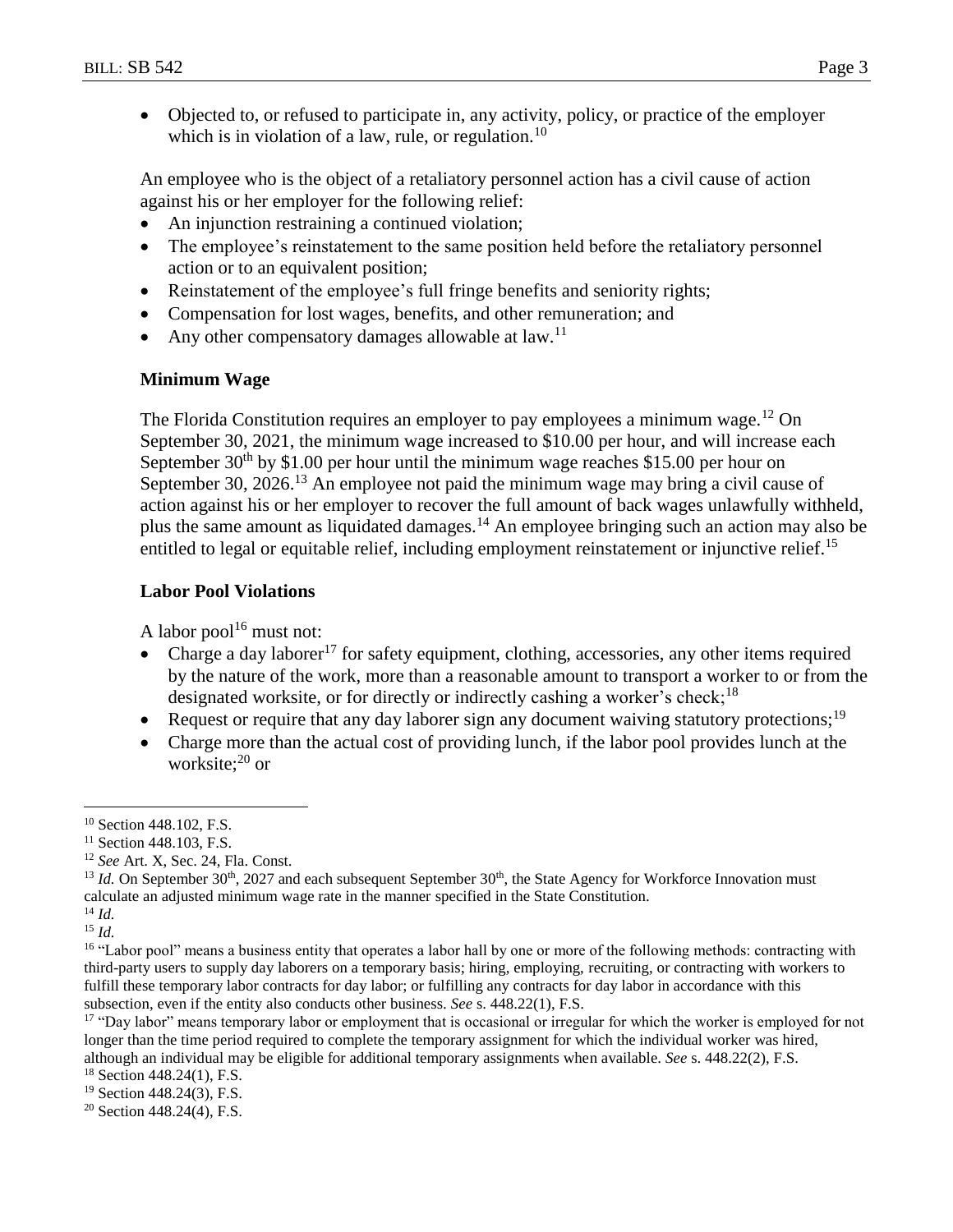Restrict a day laborer's right to accept a permanent position with a third-party user to whom the laborer is referred for temporary work, or to restrict the right of such a third-party user to offer such employment to an employee of the labor pool.<sup>21</sup>

A labor pool must:

- Provide restroom facilities, drinking water, and sufficient seating for a worker waiting at the labor hall for a job assignment;  $2^2$
- Select cash, commonly accepted negotiable instruments that are payable in cash, a payroll debit card, or an electronic fund transfer, to pay a day laborer for work performed; $^{23}$
- Notify a day laborer of the payment method that the labor pool intends to use and the day laborer's options to elect a different payment method; $^{24}$
- If selecting to pay a day laborer by payroll debit card, offer the day laborer the option to elect payment by electronic fund transfer and provide the day laborer with a list, including the address, of a nearby business that does not charge a fee to withdraw the debit card's contents;<sup>25</sup>
- Compensate day laborers at or above the minimum wage;  $^{26}$
- Comply with the requirements of workers' compensation; $27$
- Insure any motor vehicle owned or operated by the labor pool and used for worker transportation;<sup>28</sup>
- Furnish each worker with a written itemized statement showing in detail each wage deduction; and
- Give each worker an annual earnings statement summary.<sup>29</sup>

Any worker harmed by a labor pool violation may bring a civil action against the labor pool to recover actual and consequential damages, or \$1,000, whichever is greater, for each violation.<sup>30</sup>

# **Devices Issued in Payment for Labor**

Any order, check, draft, note, memorandum, payroll debit card, or other acknowledgement of indebtedness for wages due must be negotiable and payable in cash, on demand, without discount, at some established place of business in Florida.<sup>31</sup>

Any person issuing a coupon, punch-out, ticket, tokens, or other device in lieu of cash as payment for labor is:

 $\overline{a}$ 

<sup>&</sup>lt;sup>21</sup> Section 448.24(6), F.S.

 $22$  Section 448.24(5), F.S.

<sup>23</sup> Section 448.24(2), F.S.

<sup>24</sup> *Id.*

<sup>25</sup> *Id.* <sup>26</sup> *Id.*

<sup>27</sup> *Id.*

<sup>28</sup> *Id.*

<sup>29</sup> *Id.*

<sup>&</sup>lt;sup>30</sup> Section 448.25, F.S.

<sup>&</sup>lt;sup>31</sup> The business's name and address must appear on the instrument or in the payroll debit card issuing materials. At the time of its issuance, and for at least 30 days thereafter, the maker or drawer must have sufficient funds or credit, arrangement, or understanding with the drawee for its payment. *See* s. 532.01, F.S.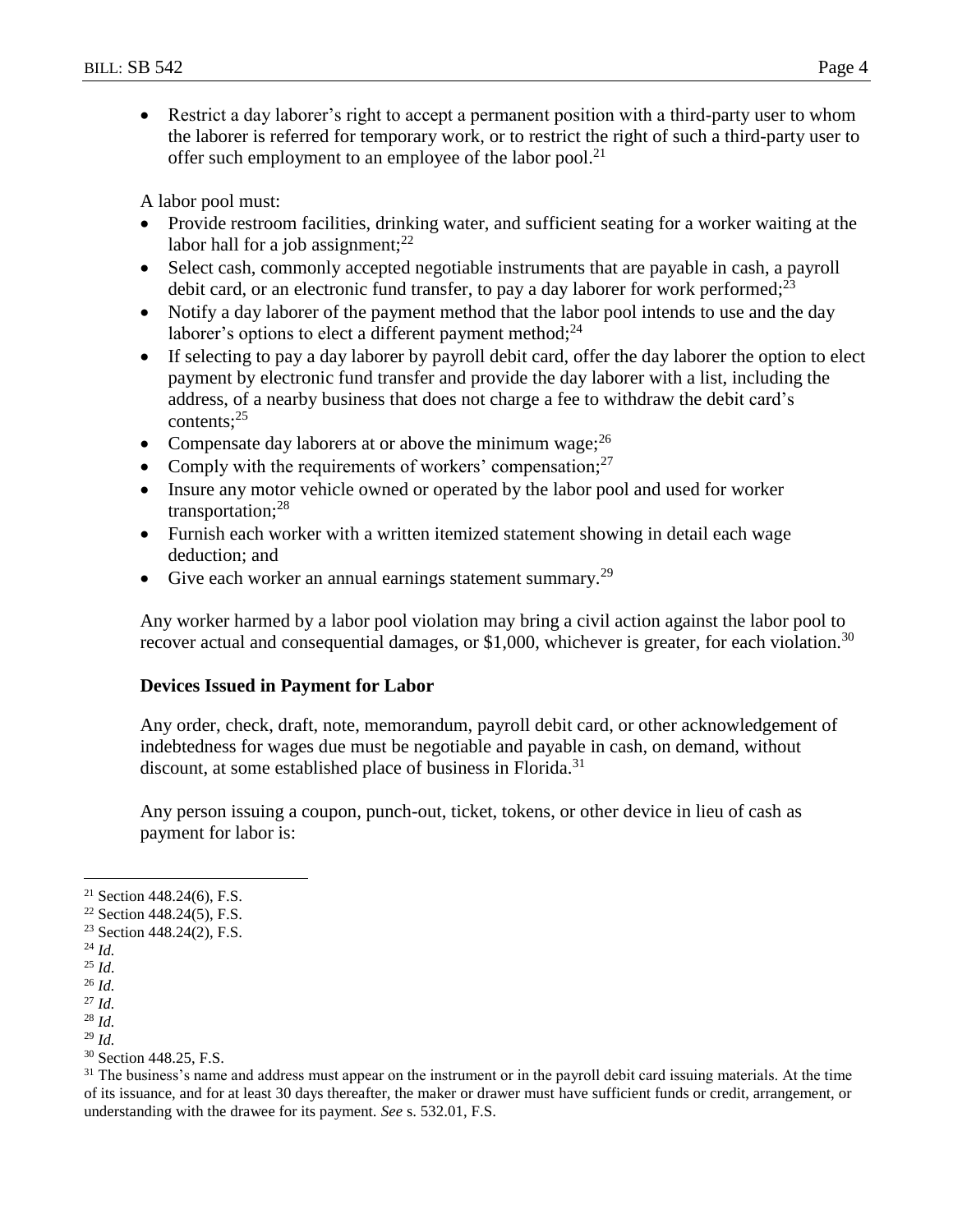- $\bullet$  Liable for the full face value thereof in current legal tender on or after the 30<sup>th</sup> day after the date of issuance;
- Liable for payment in legal tender; and
- Subject to suit brought in any court of competent jurisdiction.<sup>32</sup>

Additionally, an employer may not terminate an employee solely for refusing to authorize the direct deposit of wages.<sup>33</sup> An employee may bring a civil action against an employer for equitable relief.<sup>34</sup>

# **Unclaimed Wages**

Unpaid wages owing in the ordinary course of the holder's business that have not been claimed by the owner for more than 1 year after becoming payable are presumed unclaimed.<sup>35</sup> Every holder of unclaimed wages must report the unclaimed wages to the Department of Financial Services (DFS) before May 1 of each year and must simultaneously pay to DFS all unclaimed wages required to be reported.<sup>36</sup> Employers violating these requirements face penalties imposed by  $DFS.^{37}$ 

# **III. Effect of Proposed Changes:**

The bill creates s. 448.111, F.S., and establishes that the following actions taken by a business during a public health emergency declared by the State Health Officer may not be used as evidence against the business to establish the existence of an employer-employee relationship in specified civil causes of action:

- Providing financial assistance to previously engaged individuals who are unable to work because of health and safety concerns;
- Directly providing benefits related to the health and safety of engaged individuals, including medical or cleaning supplies, personal protective equipment, health checks, or medical testing;
- Providing training or information related to the health and safety of engaged individuals or the public; or
- Taking any action, including action required or suggested by any federal, state, or local law, ordinance, order, or directive intended to protect public health and safety.

The bill defines the term "engaged individual" to mean an individual who provides a good or service to a business or on behalf of a business and who is remunerated for the good or service, regardless of the individual's classification as an employee or independent contractor.

The bill applies to civil actions relating to workers' compensation, retaliatory personnel actions, state minimum wage, labor pool violations, devices used in payment for labor, and unclaimed

 $\overline{a}$ 

<sup>32</sup> The legal holder's recovery must include the full face value of the device, with legal interest from the date of demand. *See*  s. 532.02, F.S.

<sup>33</sup> Section 532.04(2), F.S.

<sup>34</sup> Section 532.04(3), F.S.

<sup>35</sup> Section 717.115, F.S.

<sup>36</sup> Sections 717.117 and 717.119, F.S.

<sup>37</sup> *Id.*; Ch. 69I-20, F.A.C.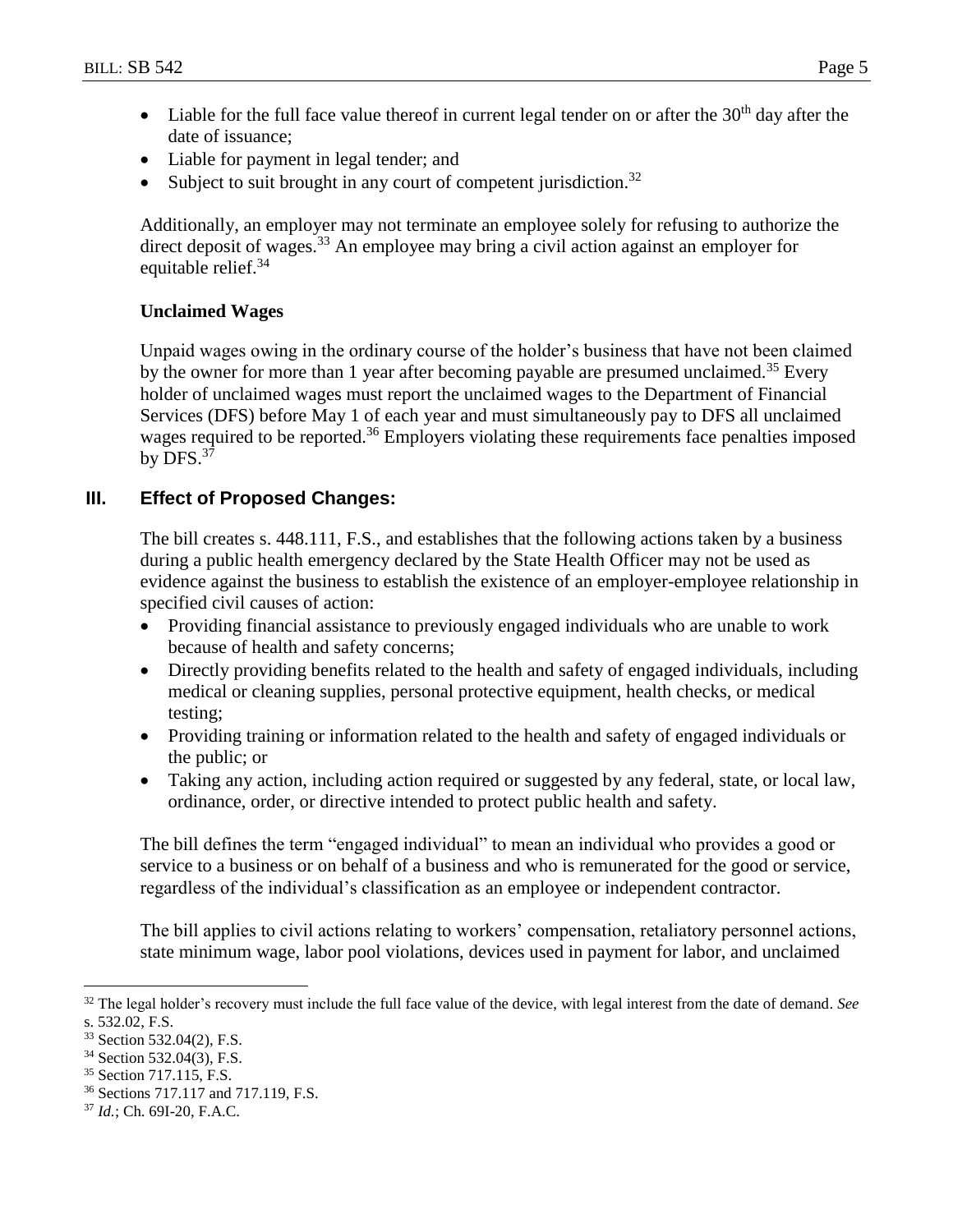wages. Additionally, the bill applies to civil actions to recover lost wages, salary, employment benefits, or other compensation.

The bill takes effect July 1, 2022.

### **IV. Constitutional Issues:**

A. Municipality/County Mandates Restrictions:

None.

B. Public Records/Open Meetings Issues:

None.

C. Trust Funds Restrictions:

None.

D. State Tax or Fee Increases:

None.

E. Other Constitutional Issues:

None Identified.

### **V. Fiscal Impact Statement:**

A. Tax/Fee Issues:

None.

### B. Private Sector Impact:

The bill provides that specified actions taken by a business during a public health emergency may not be used as evidence against the business to establish the existence of an employer-employee relationship in specified civil causes of action. Thus, the bill potentially protects businesses from being categorized as a plaintiff's employer if the categorization is based exclusively on the specified actions taken by a business during a public health emergency.

C. Government Sector Impact:

None.

# **VI. Technical Deficiencies:**

None.